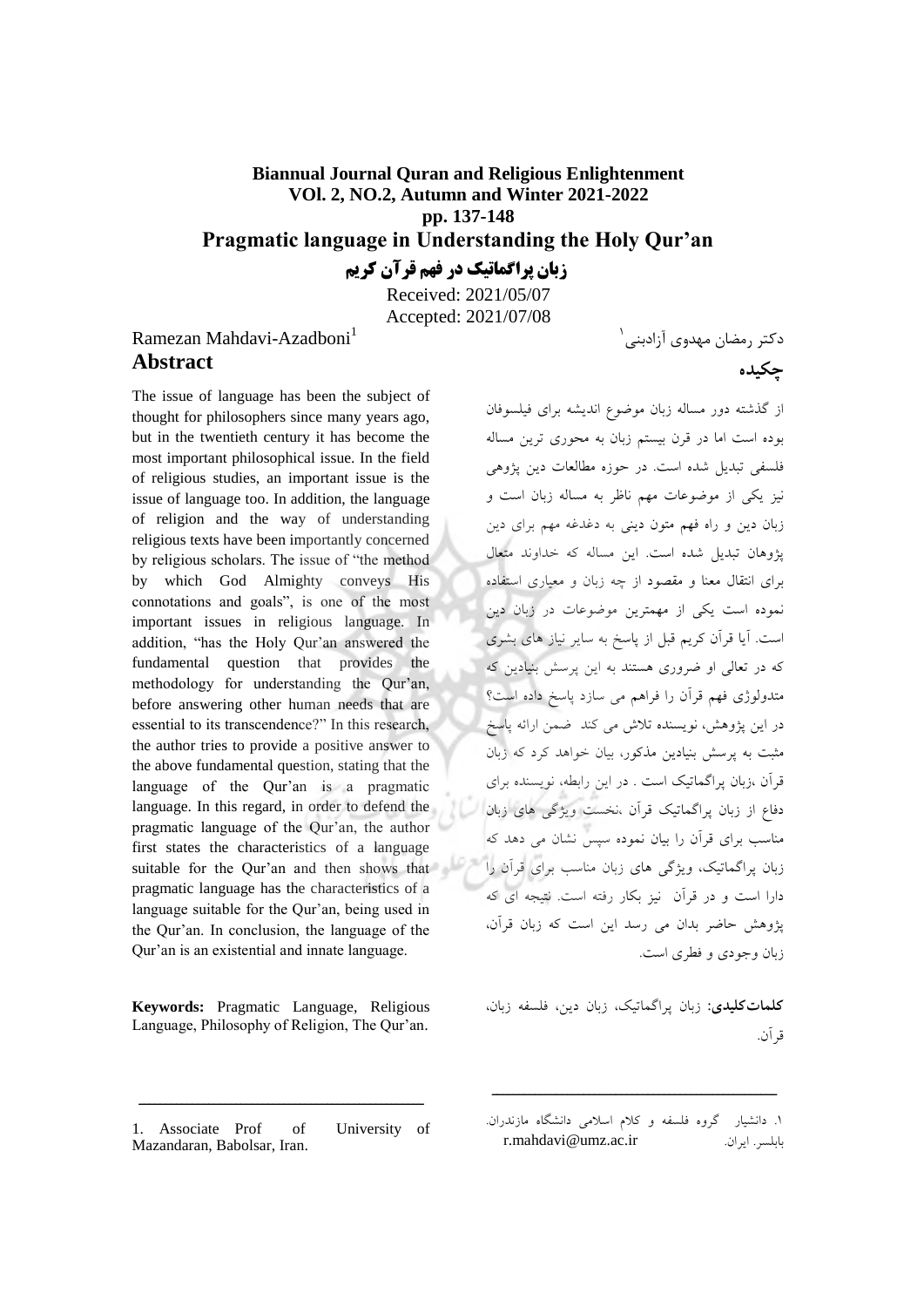#### **Introduction**

Language as a means of transferring thought has been the subject of research by various thinkers up to the present. In recent decades, however, language has become an important topic for research and study, so that in philosophy, many philosophers from the twentieth century view the most important philosophical concerns in language (Blackstone, 1963: 1). Also, the distinction between west contemporary philosophy and the philosophy of the past centuries is related to this concern. In the past, the problem of language was discussed in various branches of philosophy, including metaphysics, logic, and epistemology. Of course, philosophy, when it comes to analysis, actually examines the problem of language (Alston, 2002: 7). Linguistic studies can be followed in two ways: First, areas of linguistic studies that examine a particular language, such as syntactic science. Another field is sciences that study language as a general category. These sciences methodologically are two types as well: a) sciences that consider the language as a scientific subject and study it in an empirical manner, such as linguistics, and those that regard language as a philosophical issue and consider it rationally. The philosophy of language is responsible for expressing the general aspects of language. These aspects do not relate to a particular language, but are true for any language.

Philosophy of language is one of the most important intellectual movement in analytic philosophy. One of the most important issues in the philosophy of language is theories on meaning with different theories.

Philosophical attention to the issue of language has also spread in the field of religious studies and the discussion of the language of religion has become one of the important concerns in the philosophy of religion and for commentators and theologians. New studies in the philosophy of religion specifically focus on the function of language in religion. Although some of these discussions have existed with past religious scholars, including those of the Middle Age thinkers (Hick, 2000: 82), nevertheless, these discussions focus on the descriptive character of the language of religion when the language is used about God.

Although other discussions of the language of religion were discussed by the ancestors, they have been redefined by analytical philosophy (Ibid: 83). The reason is clear; Religions, especially the divine ones that have divine books, are confronted with the following issue: If sacred texts in religions as divine words have transmitted God's purposes and guidance, necessary to human salvation by the prophets, then how the audience, whose hands are now short of revelation, can understand the divine text. For example, for a Muslim who wants to base his life on the Qur'an and the will of God, one of the most important issues and concerns is that he must first understand the word of God. It seems that the verses of the Holy Qur'an, which invite the audience to think and contemplate, address the same concern (the understanding of the Qur'an) too: "Have they not pondered the Word, or hath that come unto them which came not unto their fathers of old" (Mu'minūn:  $68$ )<sup>1</sup>

In other words, the Holy Qur'an was communicated to human beings as the charter of Muslim human life through

<sup>.1</sup> أَفَلَمْ یَدَّبَّرُوا الْقَوْلَ أَمْ جَاءَهُمْ مَا لَمْ یَأْتِ آبَاءَهُمُ الْأَوَّلِین.َ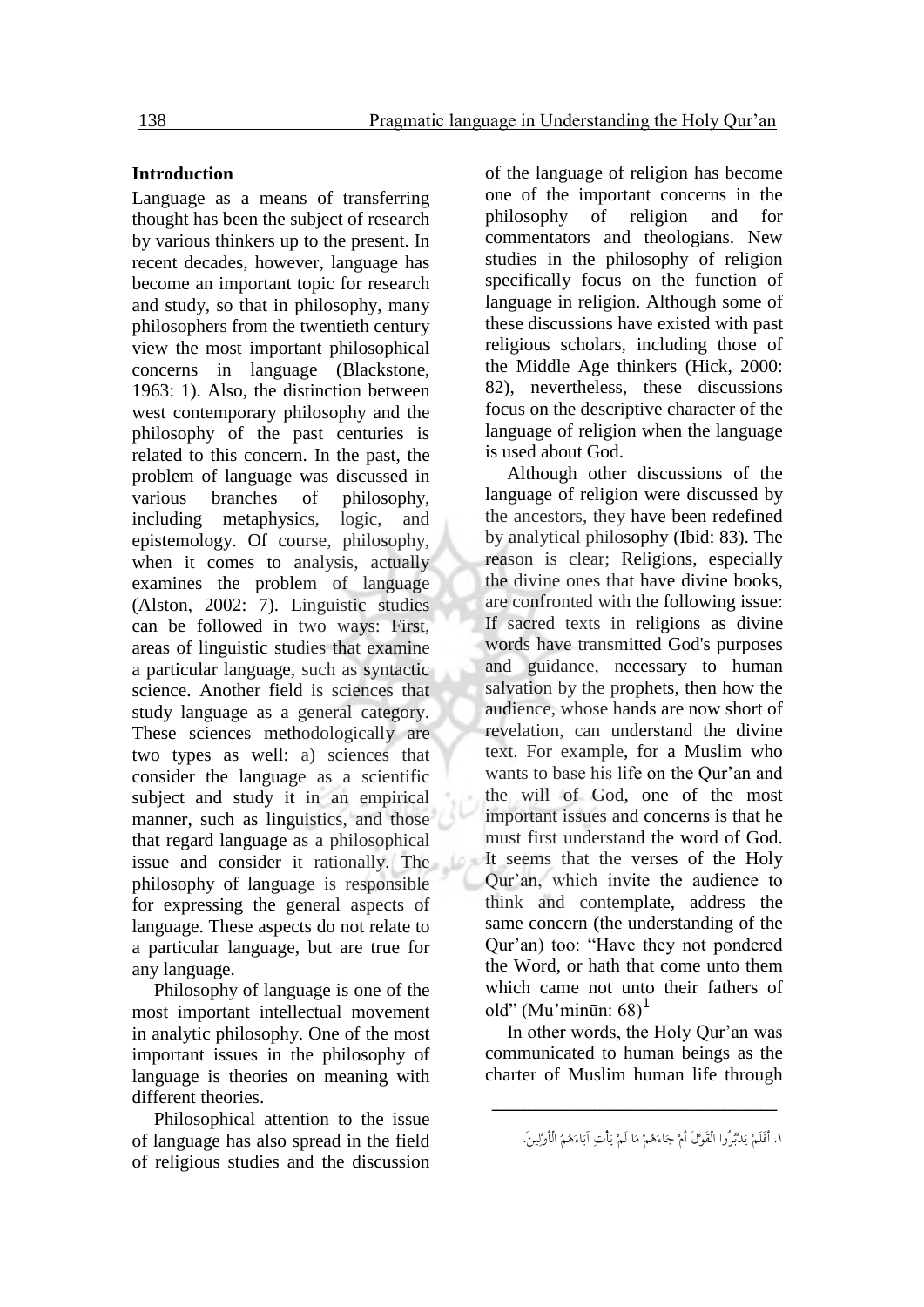divine revelation to the Holy Prophet, and its ultimate goal is human transcendence through the educational and value principles of the Qur'an. Since the application of the educational and value principles of the Qur'an require understanding it, and understanding the Qur'an requires having a certain criterion and degree, one cannot expect a true Muslim to apply the divine moral system and the will of God in life without understanding the contents of the Qur'an. The basic issue in this respect is to have a criterion in understanding and discerning the language of the Holy Qur'an. In other words, before understanding the Qur'an, it is necessary to determine the language of the Qur'an's understanding, and in order to determine the language of the Qur'an, a certain criterion should be found in this regard. Has God Almighty used a specific criterion or language in the Holy Qur'an to transfer His intentions to the audience? The purpose of this article is to address the question of whether the Qur'an, before responding to the human needs that are essential to his salvation, has responded to this fundamental issue that provides a methodology for understanding the Qur'an?

In this research, the author tries to respond positively to this fundamental question, saying that the Qur'anic language is pragmatic. In this regard, the author will argue why the Qur'an cannot miss a particular language. In order to defend the pragmatic language of the Qur'an, first, the necessary features of the language of the Qur'an are expressed, i.e. the pragmatic language has the necessary features for the language of the Qur'an, and in the Holy Qur'an, such a language has been widely used.

Regarding the question of the language of religion in Christian theology and in Islamic thought, numerous works have been developed that offer different theories. In our scientific community, the articles "the language of the Qur'an, an allegorical language, from the point of view of Sadr al-Mutallihīn," by Dr. Gholamreza A'wani and Nasser Mohammadi (A'wani, 2008), as well as "the language of the Qur'an, structure and features" by Hamid Aryan (Aryan, 2000), "the language of the Qur'an" by Zamani (Zamani, 1996: 36) discussed the language of the Qur'an. But this research proposes a different theory regarding the language of the Qur'an.

#### **Pragmatism in Summery**

Before explaining the pragmatic language, it is necessary to provide a brief explanation as a preliminary discussion of pragmatism:

In the late nineteenth century, a philosophical method called pragmatism in the United States was first developed by Pierce, and then evolved by William James, and culminated with the publication of the works of Dewey, and it set his place among the philosophical, social, and educational schools. According to the followers of this philosophy, the goal of life is action rather than comment. As a result, the activity of reason is essentially in the origin of the practical effect, and the work of reason is that it facilitates life and livelihood and helps our various desires. Therefore, the value and credibility of science is its practical aspect, and the work of science is not that it recognizes the nature of objects, but that it provides means of influence and capture in them and adapts them to human needs.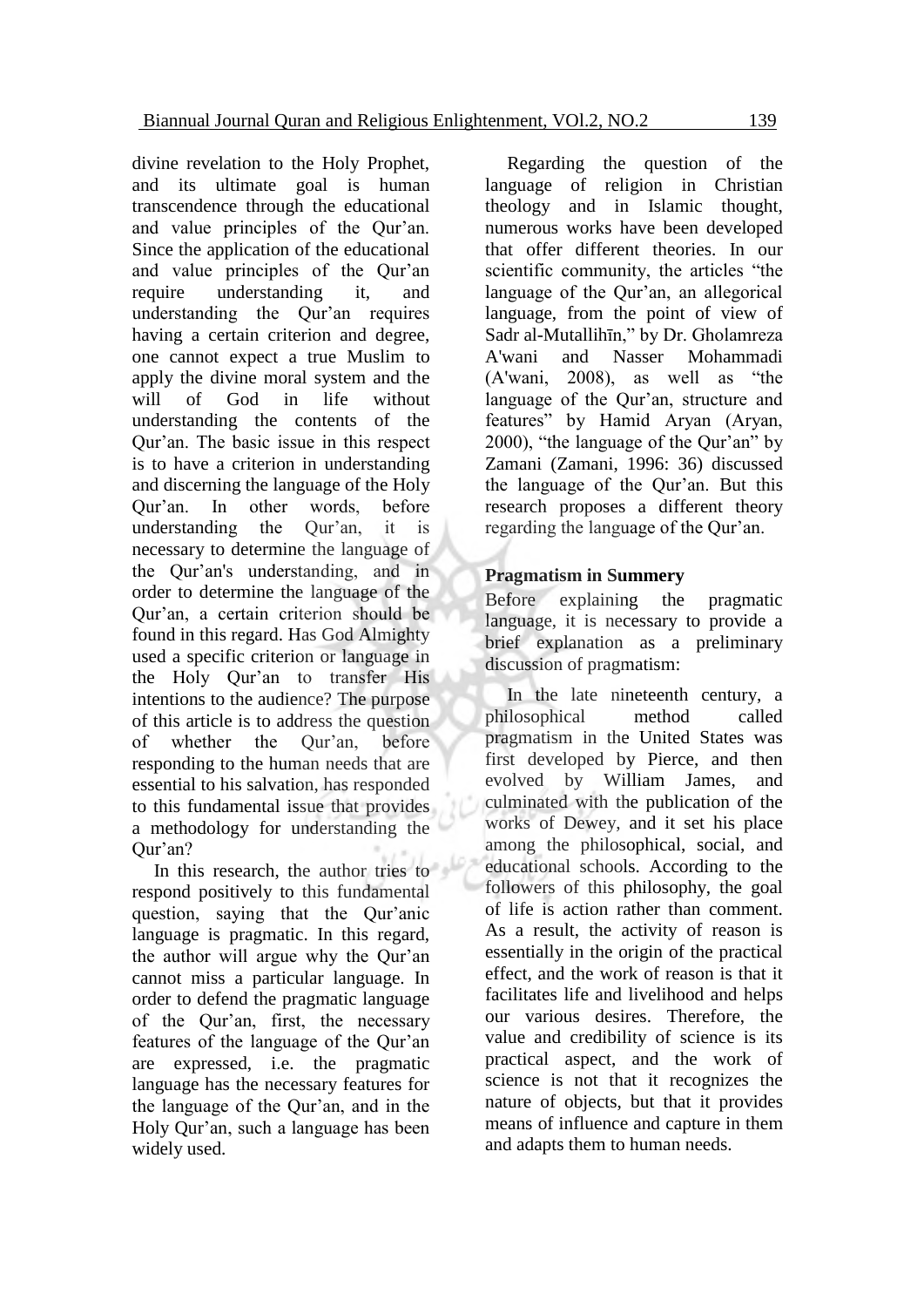Pierce, as the father of pragmatism, states that if the concept does not have an objective result then it is meaningless. Based on this viewpoint, a concept or term is defined by relying on its potential or actual effects.

James formulates the idea of a pragmatist in the form of a sentence as follows: To obtain the meaning of an idea, it is merely enough to show the kind of behavior that the thought implies and causes it (Barry, 1998: 64). Thus, in the case of James, pragmatism is also a theory of meaning, as well as a theory of truth.

In this way, the truth is conceived as contradicting what the conventional philosophers thought about. In James's view, pragmatism is the best means and solution for solving the dominant challenges in philosophy (Ayer, 1982: 7). Some twentieth-century schools of thought have reacted to any kind of rationalism as a reaction to past philosophies. Philosophy is the best guideline, but not in abstract concepts rather in living, effort and decision making. The pragmatists laid their view on action and practice. Indeed, pragmatism is a kind of objectification of philosophy; that is, in the process of recognizing the occurrence of objective changes, it is based on action and in some way sees the practice and experience as the principle of opinion. All these pragmatists perceive thought as function of action. They reject the idealistic conceptions of the world and consider them abstract and conceptualizations. The image that pragmatists offer regarding the world is also apart from other philosophies, for when instead of focusing on the universal concepts we mind to what is shown in practice, then, we have come to a different world than the other philosophies (Naqibzadeh, 2005: 109).

Ĺö.

According to pragmatism, the purpose of rational activities is an attempt to solve problems that are occurring during our attempts to examine experience. Many conventional philosophical theories to solve life problems and solve the problems that human beings face in experience, are of little value or worthless. Pragmatism, first, is a method and then a theory about the meaning of truth. From James's point of view, a belief is true if, when applied, the results are satisfactory and tangible. According to the principle of pragmatism, in order to develop a mental concept, we only need to determine how that concept is used to create behavior, and that behavior is the meaning of that mental concept. So in order to get more clarity in our thoughts on a subject, we must look and pay attention to what the subject matter contains, what the expected practical results are, what effects we can expect from it, and what kind of reaction we should prepare. From the point of view of the school of pragmatism, it is a useful rationality if it solves practical problems; In other words, this school values the human intellect where it leads to human desires and aims and limits the value of knowledge to the practical aspect; Therefore, the truth of a proposition must be defined by the criterion of practical usefulness. Since our beliefs are so closely related to action, we must take risks in our beliefs and become aware of their truth.

#### **The Nature of Pragmatic Language**

Before articulating the pragmatic language of the Qur'an, it is necessary to express its characteristic. If a belief or any action on the basis of particular belief does not leave any positive effect on this universe, why should it be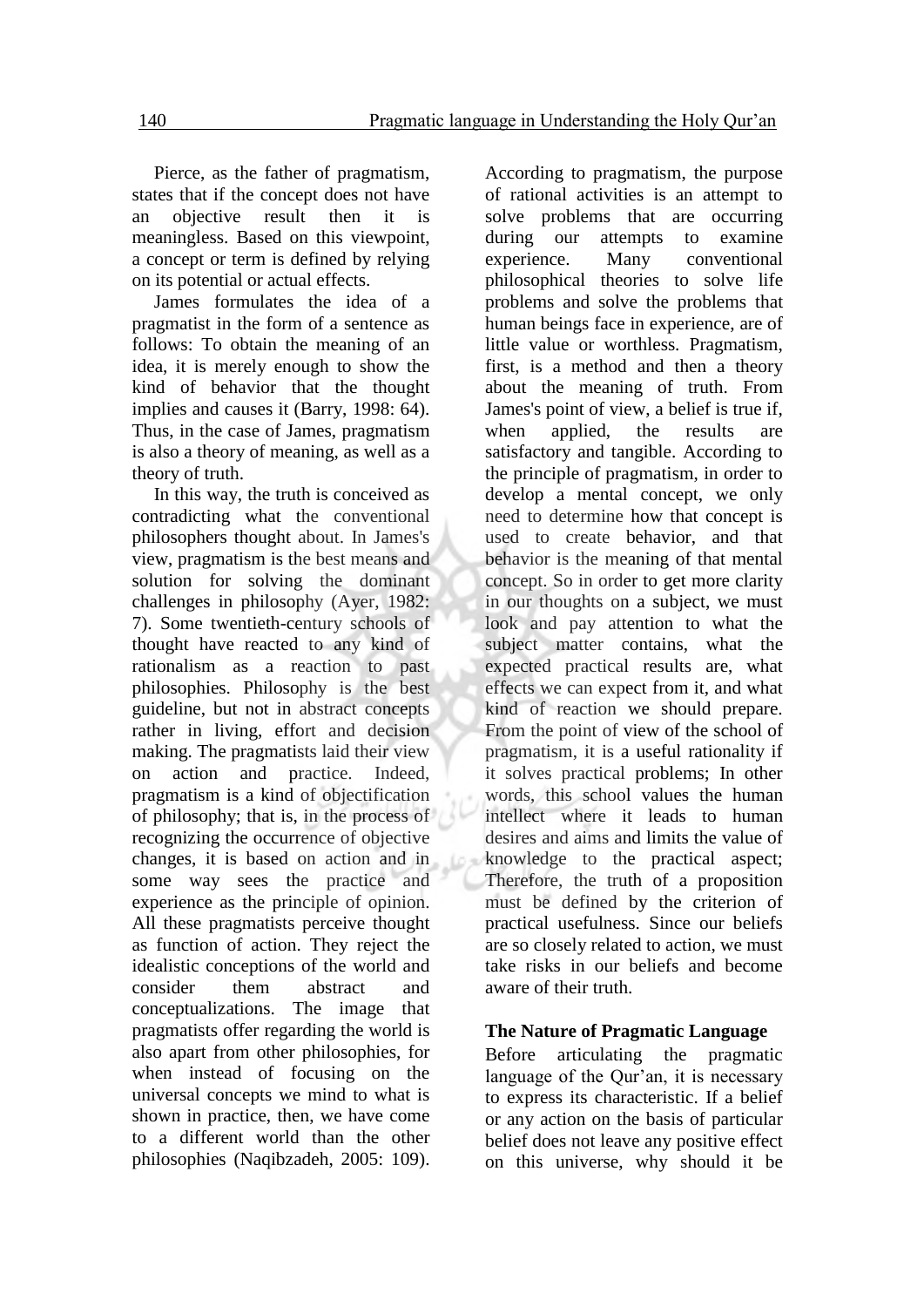considered valid? It seems that no one is allowed to interact with anyone, whether God Almighty or His Prophets. He who wants to interact with human beings, in fact, has forgotten the innate nature of mankind. Allah Almighty who, in the work of the universe, has established a marvelous order in such a way that even claiming its complete understanding will be a futile claim to have interacted with humans in religious texts, including in the Holy Qur'an, and has addressed them in order to convey the true way of salvation to them. Now, such a creator must has used other rules in addressing humans through the use of language, regardless of grammatical or syntactic rules, that may be seen as the underlying basis for any language. A proper understanding of human nature shows that one cannot interact with human beings on the basis of nothing. Therefore, if someone, especially God, wants to invite man to an interaction or transaction and use language that does not pay attention to the effects of this world of concepts, beliefs or behaviors, in fact, he has chosen an incomprehensible language to covey his desires, which is a kind of violation of purpose. As, God really wants human beings to understand the Holy Qur'an and practice it. Now, using any language that does not conform to this desire is a kind of contradiction and violation of purpose. God has communicated with humans in heavenly books, including the Holy Qur'an. In the Islamic religion, the Qur'an as a great miracle of God on humans, a language must be used in order to adhere to the rules of the anthropological and spatial rules in the use of language while following the rule of syntax. The logical and ethical condition of this communication is that

God uses a language that is understandable to all human beings. Of course, the language should match the existential and psychological nature of the human being.

The question now is: "What language does have this feature?" The pragmatic language has such a characteristic. As stated, pragmatism determines the validity of everything based on its objective and concrete outcome. If we look at it, it turns out that such an approach actually reflects the everyday character of human beings that dominate their behavior in their practical life as a rule. One of the characteristics that humans display in their behavior irrespective of the culture and traditions of the communities in which they live, is the same computational characteristic that derives from human nature. Intuitively, humans tend to observe the value of everything in practice, in the sense that if something does not have any effect in practice, they will be skeptical about its validity. How can one accept that it does not effect in practice if it is something of requirements of human life? Human beings, regardless of color, race or gender, the general law that is subject to it in their communications, is the intrinsic tendency of evaluating one thing by relying on its practical effect. This is a universal desire; hence the pragmatic language is a universal language. The universality of pragmatic has its origin in man's creation and this desire is set in him by creation. If we look at it, it becomes clear that this desire is to calculate affairs by relying on practical results. In other words, the meaning of such desire is to avoid anything that is not objective in human life. Such an attribute is an intrinsic or innate tendency. This inherent desire of man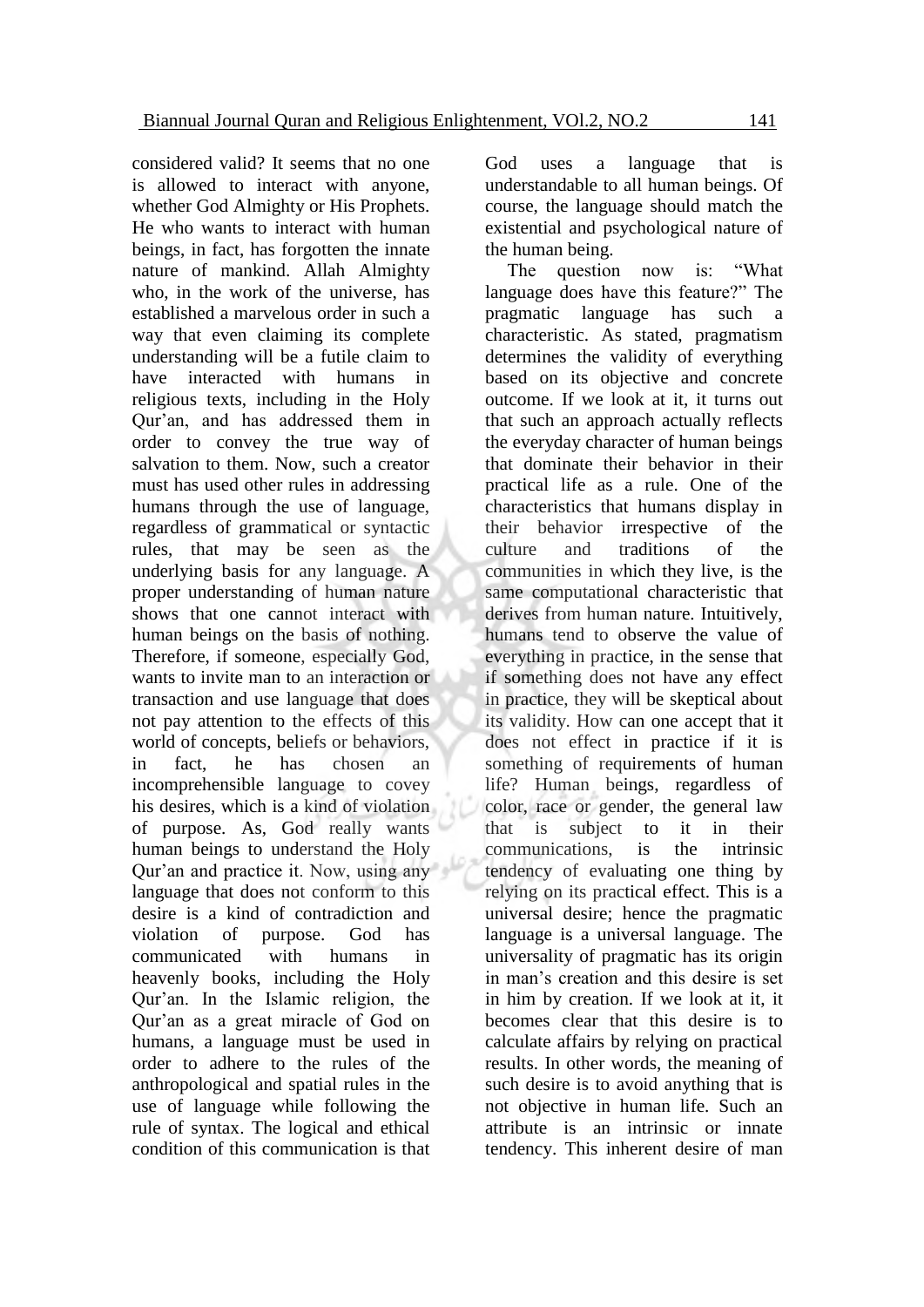provides a general and universal law in shaping the mind and behavior of man. This desire as a general rule can govern all languages as well. The language used in religious texts can be any language, Arabic or Farsi. These languages are dialects. But what's the dominant rule for them as a general rule?

Linguistic scholars have raised many issues in this regard. A language may have a specific syntax and structure, but the question is that when it is used and someone uses it to express his wishes in a unilateral or bilateral dialogue, it certainly adheres to the syntactic rules, for, otherwise, the meaning of the text provided in this dialogue may be challenged by the nonobservance of language rules. But apart from adhering to the syntactic structure, when a language is used, the text made by such communication is meaningful in term of grammatical and syntax. Still, the problem that matters is that in this context "how can such text be understood?" Are only morphological and syntactic rules used? Although the observance of morphological and syntactic rules guarantees the meaning of the text, this can be another issue, apart from morphological and syntactic rules that do not have a specific origin. What is the role of existential rules and their role in making the text comprehensible? Language does not require only to be meaningful. In addition to meaning, language needs to be understood. The literal and syntactical rules provide meaningful language conditions, but what is the context for language comprehension? According to the author, the comprehensibility of the language is influenced by anthropology. To understand the conditions necessary to comprehensibility of language one

Lo

must consider human nature. If human being has intrinsic tendencies, can it be said that observing the rules of language about the text makes it meaningful? The author's answer is negative. What is effective in understanding the text of is following the role of the inherent characteristics of man. One of these features is the computational desire of man, which certainly dominates the use of language as a general rule for all languages. If the literal and syntactic rules, in the sense of the text are necessary, how can one accept that the inherent tendencies in man in the comprehensibility of the text lack the role?

Pragmatic language means a language that ensures the comprehensibility of the text. For the pragmatic language has an anthropological origin. The willingness of humans to follow the practical impact of all that they encounter cannot be ignored in communication-based texts. God Almighty in the Qur'an, in the form of a textual dialog with humans, should not ignore this anthropological factor.<sup>1</sup> Therefore, the validity of the pragmatism should be seen in its similarity to the inherent nature of mankind. Man is inherently result oriented being and the pursuit of any action by human beings essentially searches for an objective result.

Another factor that emphasizes the validity and value of pragmatic criteria is seen in its problem solving character. The pragmatic language derived from the pragmatism theory is a good way to solve many deadlocks that man always

ـــــــــــــــــــــــــــــــــــــــــــــــــــــ

<sup>1.</sup> In the next section it will be stated that the Qur'an is a pragmatic language and in this language the Qur'an refers to this anthropological factor of direct attention.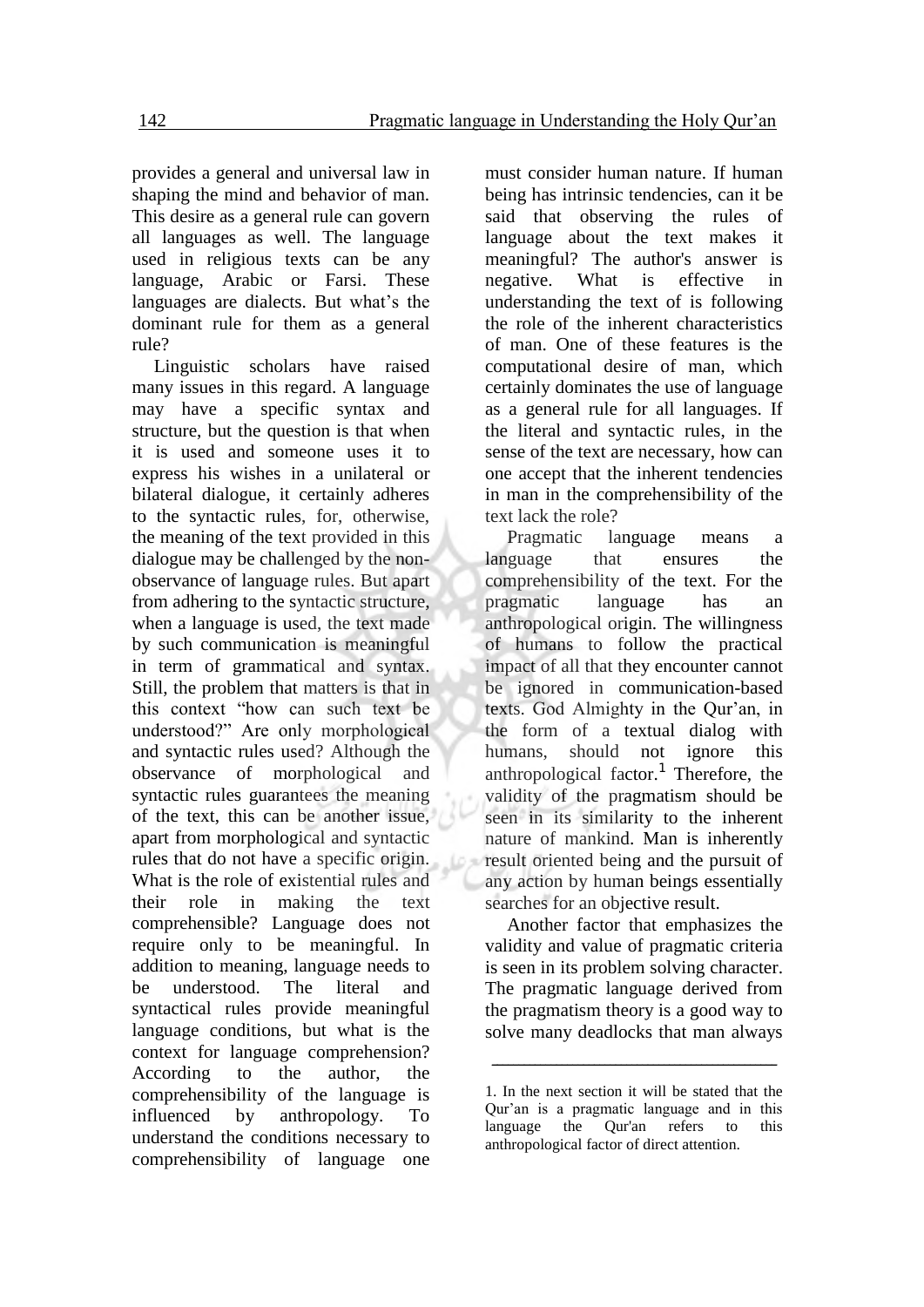faces with in his life. The pragmatic value is that instead of turning to skepticism on the one hand, which perceives knowledge as impossible, or instead of converting it into purely explicit methods. On the other hand, one leads to a more natural way of life and instead of perceiving the world in isolation, it would perceive it from the window of action with tangible results. In any case, pragmatic language cannot be ignored in dialogues because it is related to an anthropological character and in accordance with the intrinsic desire of humans. Therefore, we can say that pragmatic language is "an existential language," because it originates from the nature of human beings. Therefore, in spite of the difference between humans in color and gender, they share in this perspective a universal language. The pragmatic language due to being an existential language is a universal language and in all understandable textbased communication is a necessary precondition.

#### **Pragmatic Language in Holy Qur'an**

The main feature of any dialectic language is that the user of the given language intends to transfer thought and desire by using it. The heavenly texts, including the Holy Qur'an, reflects a kind of linguistic relationship between man and God. Although this connection seems to be unilateral and God expresses His demands, necessities and requirements of human salvation and guidance, something as underlying assumption is sent to understand and perceive such seemingly unilateral communication. Logically and morally, when someone wants to transfer something to someone in the form of a text or oral then has a particular expectation of their audience, it is necessary for the individual to use the text or dialect to use a suitable and

comprehensible language. Accordingly, some interpret the language of the Qur'an as a codename. For example, Ishmaeli sect believe in the codification of the language of the Qur'an (Nasser Khosrov, 1970: 180). If the language of the Qur'an is considered to be a codification, this logical and moral condition is certainly not met. For the use of the codification language for a text whose purpose is to transfer the necessary desires and teachings to the audience's salvation is inappropriate and contradictory, and is considered a violation of the will. Emotional theory also cannot be a proper language because, although in an emotional language the audience become aware of the interests and wishes of the owner of the text, the religious educational (to use Arabic term: تعلیمی) role mentioned in the Qur'an is explicitly neglected.

According to the Muslims, the Holy Qur'an not only is one of the miracles of the Holy Prophet, but also his great miracle. It is also a common belief in all Islamic groups that miraculous aspect of the Holy Qur'an is a multilayered and has several dimensions (Rezaei Isfahani, 2003: 88). Among the miraculous aspects of the Qur'an, is its magic content. The Qur'an has put forward all the demands necessary for human salvation:

And We have sent down to you the Book making everything clear, as a guidance, and mercy, and glad tidings to those who submit: "And We reveal the Scripture unto thee as an exposition of all things, and a guidance and a mercy and good tidings for those who have surrendered (to Allah)." (Nahl:  $89)$ <sup>1</sup>

There are different perspectives on the comprehensiveness of the Holy Qur'an, but at least the above

ـــــــــــــــــــــــــــــــــــــــــــــــــــــ

<sup>.1 ...</sup>وَنَزَّلْنَا عَلَیْکَ الْکِتَابَ تِبْیَانًا لِکُلِّ شَیْءٍ وَهُدًى وَرَحْمَةً وَبُشْرَى لِلْمُسْلِمِین.َ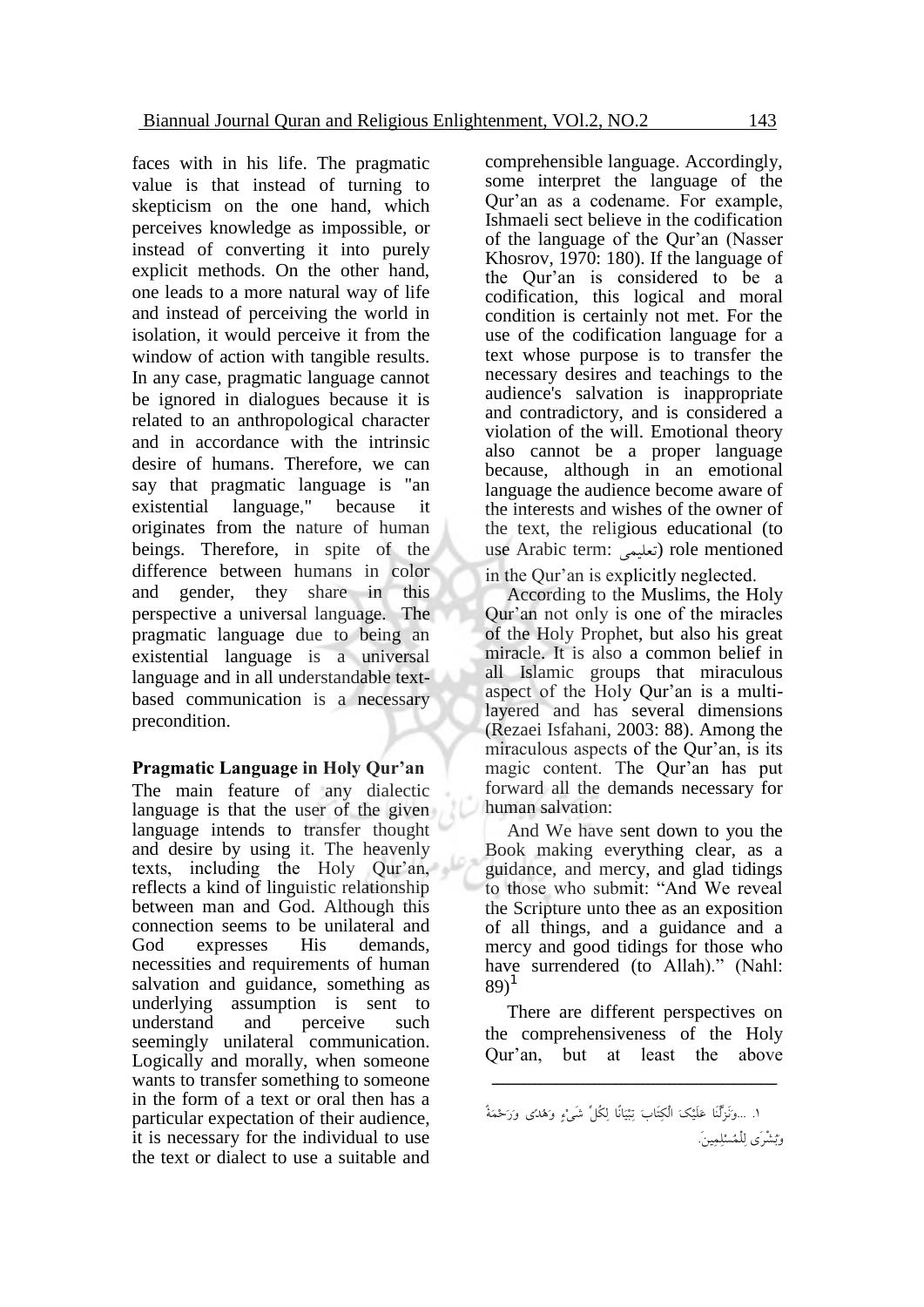mentioned passage of this verse can imply that the Holy Qur'an expresses what is necessary for human guidance and excellence. Mohammad Hossein Tabataba'i – a great contemporary interpreter and Muslim philosopherbelieves that the Qur'anic expression "*li koll-i shay'in*" indicates to what is necessary for human guidance and salvation (Tabataba'i, 1981, 14: 325).

It should now be considered that this great miracle about how to communicate with humans, regardless of their color, race, and gender, have addressed them. In this case, before expressing the requirements of human guidance and salvation, the Holy Qur'an must express what kind of language it uses. As stated, the general belief of Muslims is that the Qur'an is a magic of content and has a kind of comprehensiveness. There is no controversy about the Qur'an's comprehensiveness about guiding humankind. In this case, its comprehensiveness should include the way of understanding and language used in the Qur'an. If this fundamental issue does not express, it may harm the original purpose of the owner of the text, i.e. human understanding and guidance. God certainly demands the understanding of the Qur'an from man, because God's intention is targeted at guidance and human salvation. How man can achieve salvation without understanding the divine word!? Of course, the logical condition for understanding the divine word is to determine what language God used in the Qur'an. In other words, through what general rule is governed the language given in the Qur'an.

What is important in this regard is that using a proper language – in the sense of understandable - is a moral and rational condition. But we must try

to identify the features of a proper language. The author believes that the proper language for the communication of the text-oriented, which is designated to address all people, must at least have an important feature, that is, the language must be general too, since the audience of the Qur'an is all humankind. According to this, the language used by God should be a language that is accessible to everyone, and everyone can use it easily. Therefore, the proper language, is a general language, and a general language should be in common with all human being. In this regard, the most important feature is that the language used in the Holy Qur'an should be a language that originated from the existential nature of humans, and that gender or race, color, and features such as it does not have a role to play. Because only those things can be universally public that are not within a limited realm. In other words, God has to behave in such a way that the race, gender or color of human beings are not based. Therefore, the proper language of the Qur'an should be derived from a character that rooted in human nature and used as the language of dialogue. According to the explanation given in the previous section, the author believes that the pragmatic language has such a feature because the pragmatic language is "existential language." Pragmatic language is an existential language because it originated from the existence and nature of human beings, therefore, despite the difference in the color of the human beings, etc., they share all a common universal language. Pragmatic language due to its existential character is a universal language, a character set it suit to address all in a text – communication-based like Holy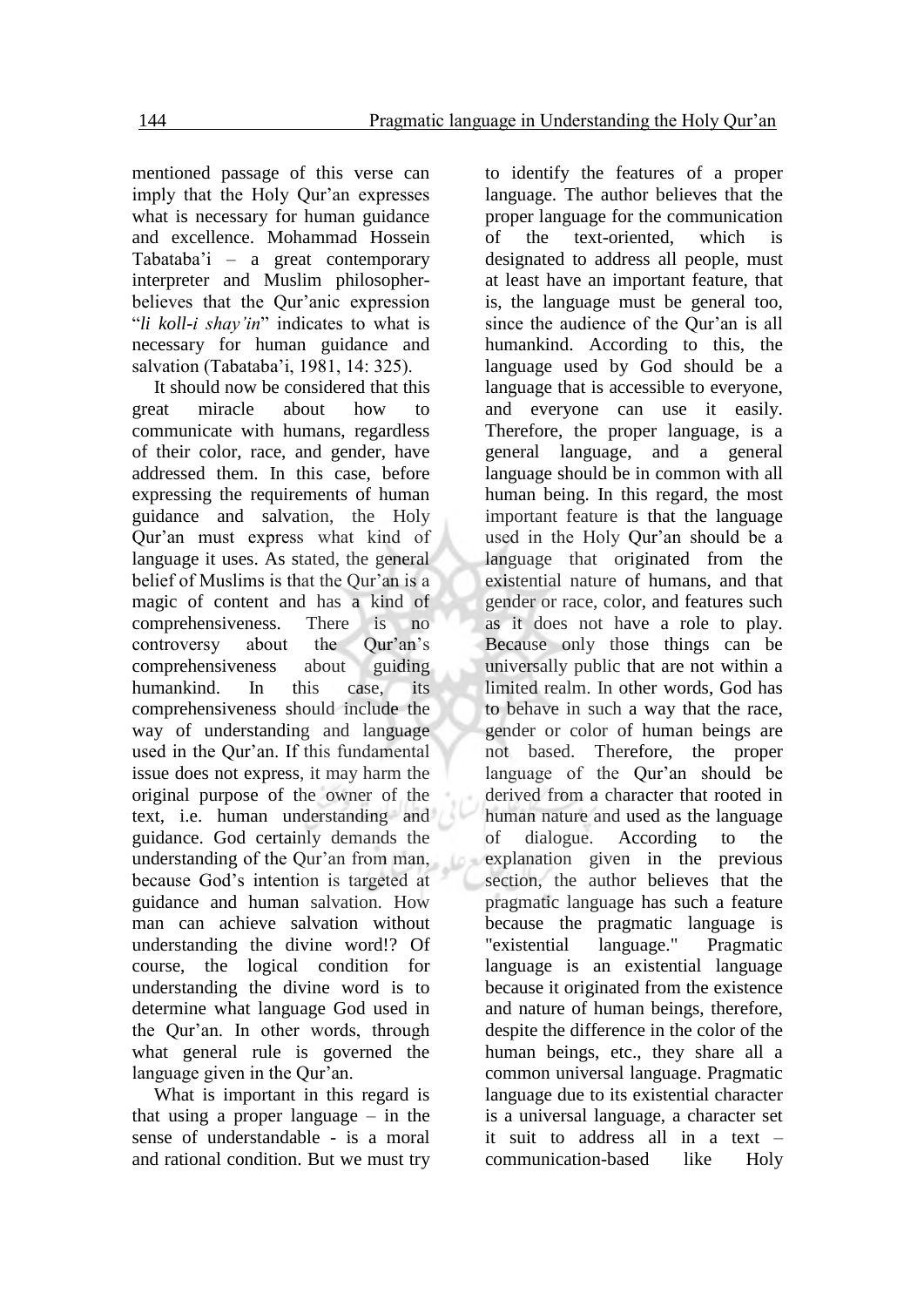Qur'an.<sup>1</sup> Therefore, it is believed that the language of the Qur'an is an innate language. The Qur'an does not only have innate content, but the language used in the Qur'an is an innate language as well. It is a pragmatic language, a language in which a person evaluates the validity of anything in its practical and concrete result in practice.

#### **Examples of pragmatic language in the Holy Qur'an**

It has been argued that pragmatist theory can provide a language that is suitable for understanding the Qur'an. In short, the pragmatism theory provides a kind of language called pragmatic language, which is an existential language. Following that, the language of the Qur'an can be characterized. The text-based communication in the Holy Qur'an will be understood through relying on such a language, namely the pragmatic language. It was therefore concluded that the Qur'anic language is a pragmatic language in the sense of an existential language. A language that is compatible with the nature of human existence. Now, the question can be put forward that how pragmatic language is being used in the Qur'an?

Reflection in the verses of the Holy Qur'an disclose that this prevailing existential rule has been used in many verses on various subjects. The pragmatic language of the Qur'an was

presented at three levels of education, judgment and conceptualization. In other words, some verses may be shown that they use the pragmatic language in the stage of giving teachings and judgment and encouraging people towards them. Conceptually, pragmatic language can also be found in the Qur'an. The use of such concepts as loss, benefit, and the like, denotes to the pragmatic language. For example, the Holy Qur'an tries to encourage and justify the tradition of marriage as Islamic value on the basis of its function ('A'rāf: 189; Rūm: 21)

In the field of worship, the Qur'anic language is a pragmatic language in such a way that God tries to encourage people towards them on the basis of its function in a person's life. For example, God in order to make people committed to divine commemorate and praying, encourages them on the basis of their function, that is, the peace as the result of praying and worship ('Ankabūt: 45; Ra'd: 28).

In all of these instances, the pragmatic language is used, i.e. the existential language, a language that is consistent with the human's existential structure.

#### **Conclusion**

The issue of language, although have been existed long ago, has become a central concern for philosophers in the twentieth century. Philosophers' concern for language causes the issue of language to become one of the most important issues in the philosophy of religion. For God has communicated with human beings in religions, especially in monotheistic religions, including Islam, through the revelation of texts by the prophets, and has expressed the requirements of their guidance and transcendence in this way. Since the principles of human

<sup>1.</sup> Scientific language, for example, or philosophical language also lacks this feature, because these languages are not universal, although they have the ability for everyone to understand them. Although they are potentially universal, they are not actually universal, the language of properties or professional language which needs to become a common language.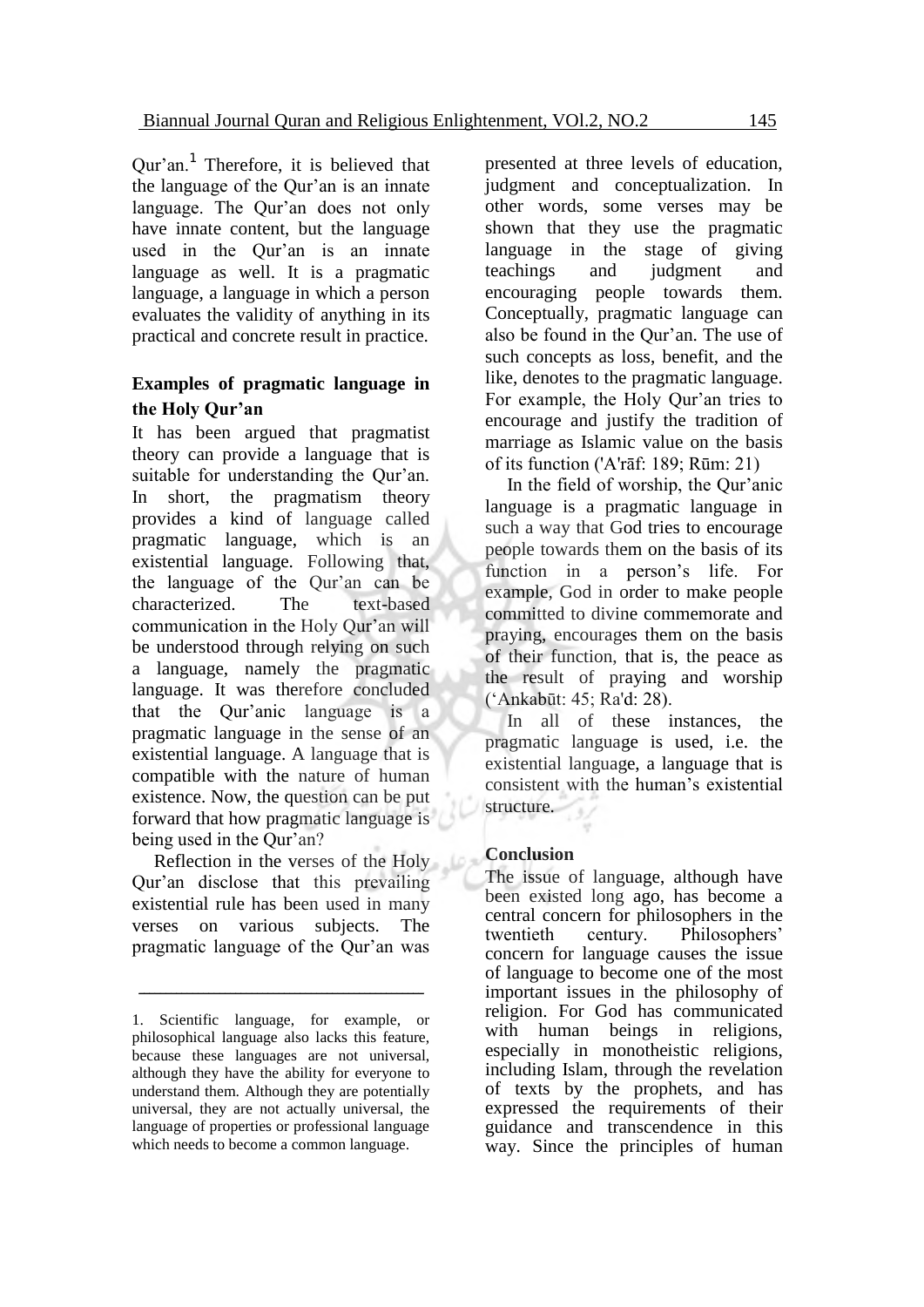guidance and excellence are stated in this book, it is necessary to understand it as an introduction. According to Islam, The Qur'an contains all things that men need for their guidance and perfection. This shows that God has not only asked human beings to understand this book, but He must also have expressed the language of understanding of the book. The result of reflection in this book must include the answer to this important question. In this regard, it was showed that God in the Qur'an must use the proper language. The suitability of the language for a revealed book such as the Qur'an is based on its universality and anthropological root. For firstly the audience of the Qur'an is universal, and secondly, the only language which can be used must be universal and rooted in human existential structure. It is proved that such a language can be identified from the theory of pragmatism, that is pragmatic language. Pragmatic language has such a feature, for such a language arises from the innate desire of human beings, according to which human beings seek the objective and tangible result and effect on everything. If this is the innate desire of human beings, then God has observed it in His dialogue with human beings, even when He uses language and text. It is important to observe this inherent feature in dialogue. As a result, in understanding such a text, in addition to understanding the morphological and syntactic rules, it is important to consider this existential and human nature rule. In addition, the observance of morphological and syntactic rules make the language used in a text and dialogue meaningful, but understanding the existential and anthropological rule (human innate desire to seek the objective result of anything) makes the text and dialogue understandable. Hence, the language of the Qur'an is a pragmatic language, an existential language. Many examples in the Holy Qur'an show that the pragmatic

language or the existential language has been used there. Moreover, paying attention to this language is an effective aid in understanding the verses of the .ol y Qur'an. Accordingly, the language of the Qur'an is not a symbolic or allegorical language. The language of the Qur'an is a language derived from an anthropological feature.

#### **References**

Ali Zamani, Amir-Abbas (1996), *Language of Religion*, Qom: Islamic Propagating Publishing House.

Alston, William (2002), *Philosophy of Language* (Translated into Persian by Ahmad Iranmanesh and Ahmad Reza Jalili), Tehran: Suhrawardi Research and Publishing Office.

Alston, William, (1964), *Philosophy of Language*, Prentice Hall: Inc., Englewood Cliffs.

Ayer, A. J. (1946), *Language, Truth and Logic*, London: np.

Ayer, J.A (1982), *Philosophy in the Twentieth Century*, London: University Paperbacks.

Barry, brain (1998), *James, William*, in Rutledge encyclopedia of philosophy, vol. 5, London and New York.

Blackstone, William (1963), *The Problem of Religious Language*, Prentice Hall, Inc: Englewood Cliffs.

Hick, John (2000), *Philosophy of Religion*, New Delhi: Prentice Hall of India, fourth edition.

Nasser Khosrov (1970), *The Face of Religion*, Tehran: Taheri Library, Second Edition.

Randall, J.H, (1958), *The Role of Knowledge in Western Religion*, Boston: Beacon Press.

Rezaei Isfahani, Mohammad Ali (2003), *Research in the Qur'anic Science Awakening*, vol. 2, Qom: Qur'anic Interpretation and Science Research, Second Edition.

Tabataba'i, Mohammad Hussein (1981), *Al-Mīzān fī Tafsīr al-Qur'an*, vol.14, Beirut: np.

The Holy Qur'an (English translation by Pickthall).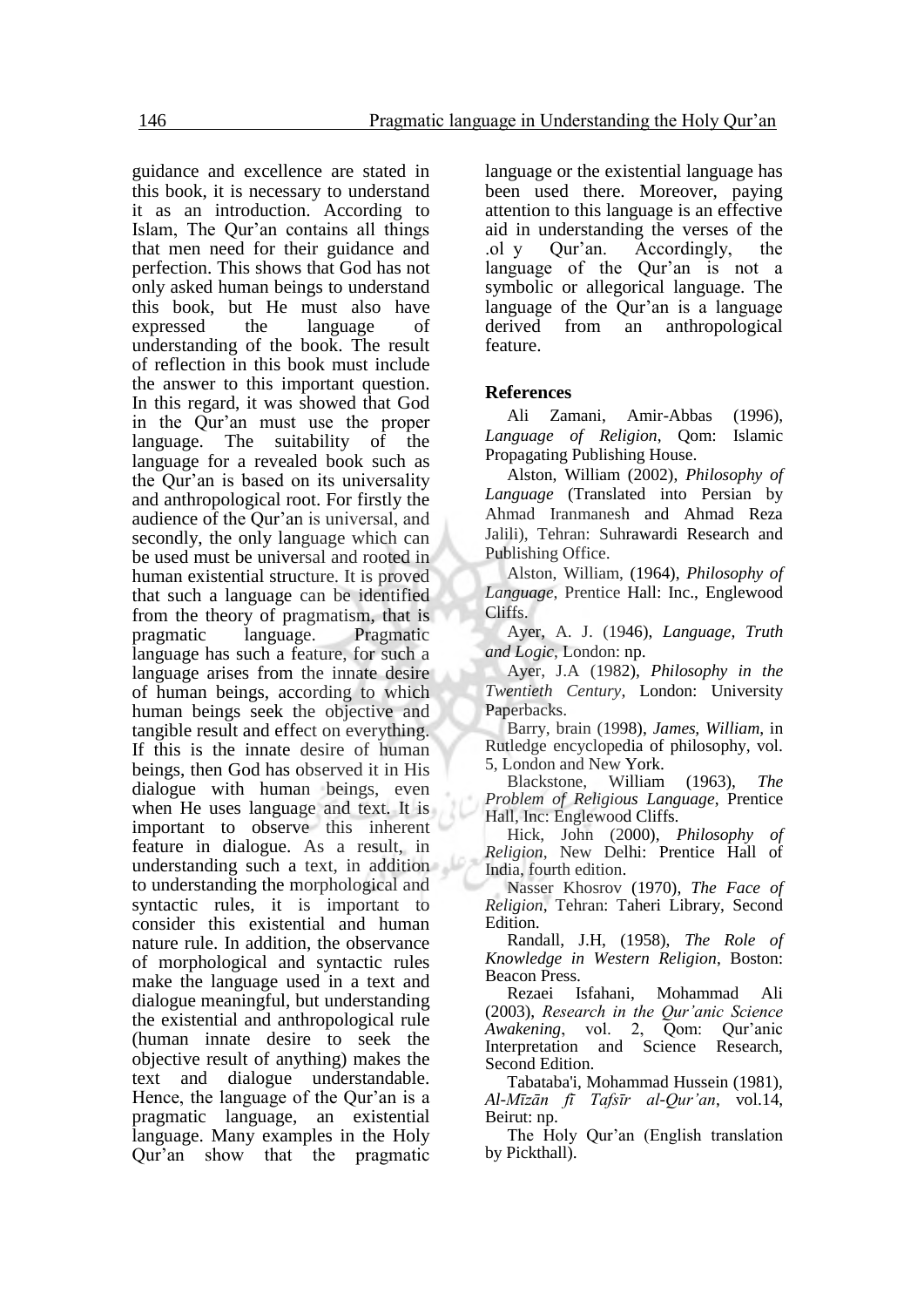# **Biannual Journal Quran and Religious Enlightenment VOl. 2, NO.2, Autumn and Winter 2021-2022 pp. 141-161 Metaphorical Imagery in Verses Related to the Day of Judgment**

**در آیات تصویرسازي استعاره مربوط به قیامت**

Received: 2021/07/19 Accepted: 2021/10/12

Zahra Nadali<sup>1</sup> Ali Parimi<sup>2</sup>

# **Abstract**

According to rhetoricians, metaphor is more eloquent than other expressive tricks and techniques such as simile, metaphor and irony. For in metaphor, simile is forgotten and Mushabbah is claimed to be the same Mushabbahun Bih. Exaggeration in simile, illustration and brevity are three important purposes of any metaphor. Thus, metaphor is at the highest level of rhetoric. In the present article, which is provided by a descriptiveanalytical method, a corner of the functions of this art of expression in explaining and depicting the circumstances of the Day of Judgment is shown. And basically, this article seeks to answer the question of whether metaphor had a function in explaining the verses containing the resurrection or not? Based on the findings of this study, God Almighty has used metaphor for purposes such as visualization, recognition, facilitation, influence and illustration in order to guide human beings and to better explain and influence the word in hearts. Among these, the metaphorical allegorical metaphor has the highest frequency.

*Keywords:* Holy Qur'an, Resurrection, Knowledge of Expression, Metaphor, Literary Analysis.

زهرا نادعلی<sup>۱</sup> علی پریمی<sup>۲</sup> **چکیده**

استعاره به اذعان اهل بالغت از شگردها و ترفندهای بیانی دیگر یعنی تشبیه، مجاز و کنایه بلیغتر است. زیرا در استعاره، تشبیه به فراموشی سپرده می شود و ادّعا می گردد که مشبّه، عین مشبّهبه است. مبالغه در تشبیه، تصویر پردازی و ایجاز سه هدف مهمّ هر استعارهای است. بنابرا ین، استعاره در باالترین مرتبة بالغت قرار دارد. در مقالة حاضر که با روش توصیفی- تحلیلی فراهم آمده است گوشهای از کارکردهای این فنّ بیانی در تبیین و تصویر پردازی احوال و اهوال قیامت نشان داده شده است؛ و اساساً این مقاله در صدد پاسخگویی به این است که پرسش آیا استعاره در تبیین آیات مشتمل بر قیامت، کارکردی داشته است یا نه؟ بر اساس یافتههای این و برای پژوهش، خداوند متعال در راستای هدایت انسان تبیین بهتر و تأثیر کالم در دلها از استعاره برای اهدافی مانند تجسیم و تشخیص، تسهیل، تأثیرگذاری و تصویرسازی استفاده کرده است. در این میان، استعارة مکنیّة تمثیلیّه بیشترین بسامد را د است. ارا

**:کلیدیکلمات** قرآن کریم، قیامت، دانش بیان، استعاره، تحلیل ادبی.

ـــــــــــــــــــــــــــــــــــــــــــــــــــــ

۲. استادیار گروه فلسفه دین دانشگاه پیام نور، تهران، ایران. ali.parimi@yahoo.com

<sup>1.</sup> Instructor of Arabic Language and Literature, Payame Noor University, Tehran, Iran (Corresponding Author).

<sup>2.</sup> Assistant Professor, Department of Philosophy of Religion, Payame Noor University, Tehran, Iran .

<sup>1.</sup> مربی گروه زبان و ادبیات عرب دانشگاه پیام نور، تهران، zh\_nadali@yahoo.com . یرانا